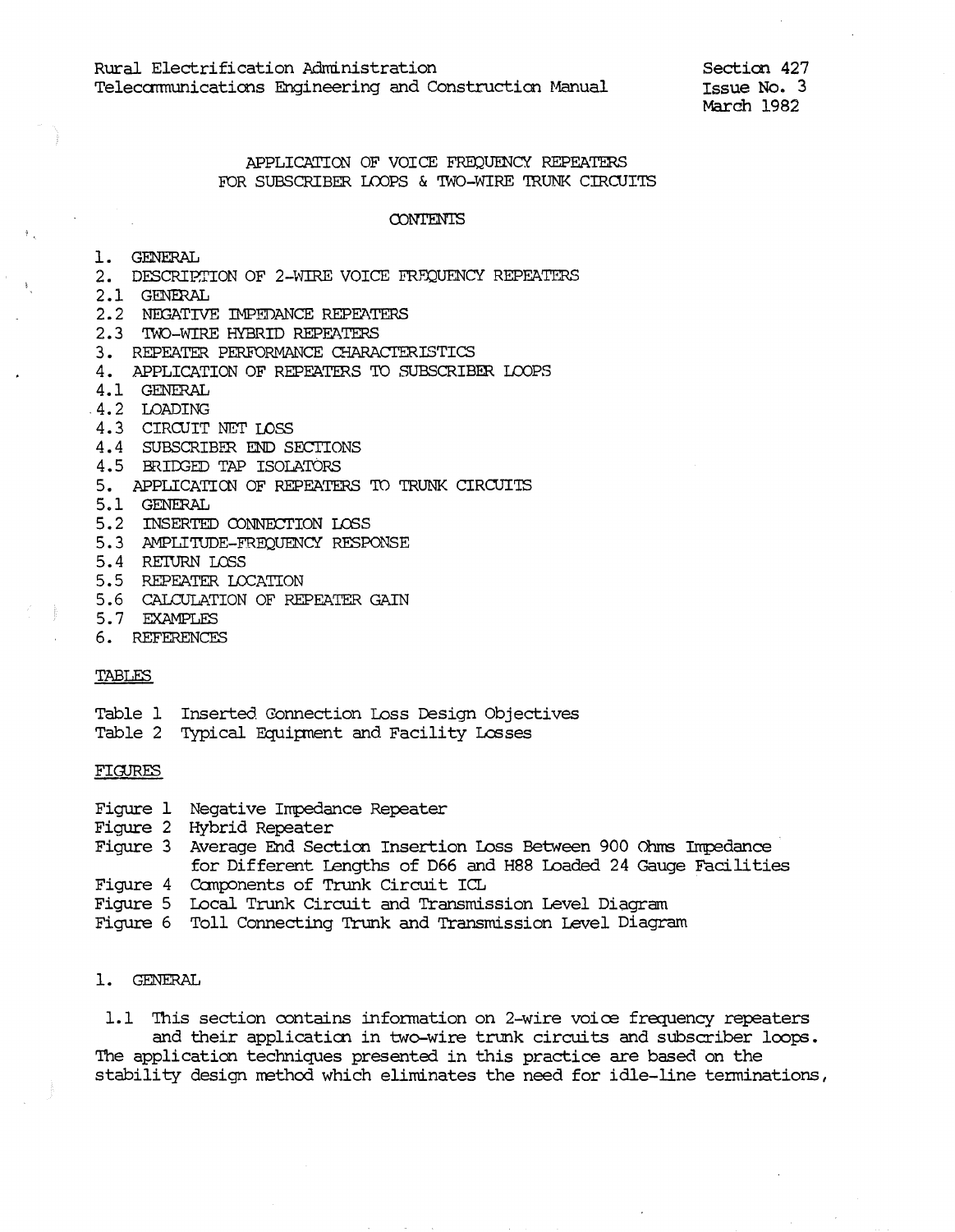REA TE&CM 427 Page 2

gain disablers, and other devices used to keep the circuit from singing while idle.

1.2 This section has been revised to reflect the current state of the art in repeater design. With the recent advances in repeater technology the application of repeaters has been simplified. As a result, the following TE&OMs have been condensed into this revised Section 427:

1.2.1 TE&CM 427, "Application and Use of Voice Frequency Repeaters for Subscriber Loops", Issue No. 2, November 1965.

1.2.2 TE&CM 444, "Negative Resistance and Negative Impedance Voice Frequency Repeaters and Voice Frequency Repeatered Trunks", Issue No. 2, November 1961. (Cancelled)

1.2.3 TE&CM 446, "Design of Two-Wire D66 Loaded Negative Resistance Repeatered Trunk Plant", Issue No. 1, April 1964. (Cancelled)

1.3 Repeaters meeting the requirements of REA PE-29, "Specification for Two-Wire Voice Frequency Repeater Equipment" will give excellent performance when applied to circuits designed in accordance with the following:

1.3.1 TE&CM 424, "Design of Two-Wire Subscriber Loop and PABX Trunk Plant".

1.3.2 TE&CM 431, "Voice Frequency Loading for Trunks".

- 1.4 Special applications of repeaters are included in TE&OM 470, "Switched Special Services and Private Branch Exchange Services".
- 2. DESCRIPTION OF 2-WIRE VOICE FREQUENCY REPEATERS
- 2.1 General

2.1.1 Two-wire voice frequency repeaters for "plain old telephone service" (POTS) type application are divided into two categories, negative impedance type and hybrid type. The negative impedance type applies bidirectional gain in series with the transmission line. The hybrid type repeater separates the line into two transmission paths and applies gain in each direction of transmission. The gain may be fixed, menually adjusted, or self adjusting (see TE&CM 429 for information on repeaters with automatic gain control (AGC)).

2.1.2 Generally repeaters for use on subscriber loops require little or no user adjustments, while repeaters for use on trunk circuits require precision adjustments.

2.1.3 Switched gain repeaters provide bidirectional gain. However, the gain is applied in the direction of the stronger signal and an equal amount of loss is applied in the direction of the weaker signal.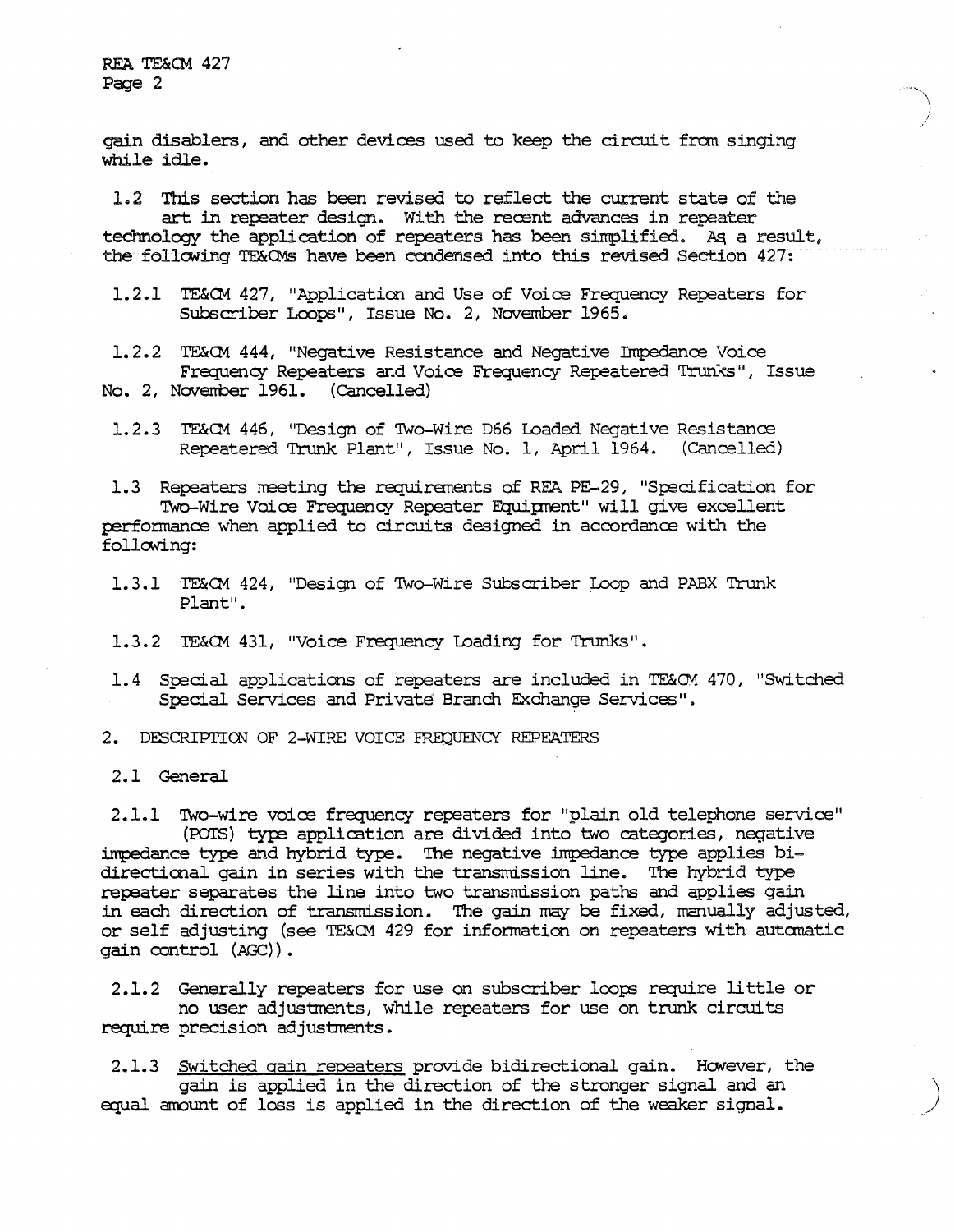Therefore, this type repeater provides unconditional stability without the need for special line matching networks. It is recarmended for use in special service applications only and should not be used for POTS type circuits.

2.2 Negative impedance repeaters are normally canposed of a series gain unit, a shunt gain unit and a line matching unit commonly referred to as a line buildout (LID) network, as illustrated in Figure 1. The definition of repeater insertion (or net) gain varies among equipment manufacturers. When specifying overall repeater gain sare include the LBO loss (normally about 0. 5 dB) and others do not.



\* If used as an intermediate repeater (transmission line on both sides) an LBO is required at the  $\infty$  side also.

Figure 1. Negative Impedance Repeater

2.2.1 The series and shunt gain units are connected to the line through a transformer as shown in Figure 1. They amplify the line current and voltage in such a way as to produce series negative and shunt negative impedances across the transformer. These impedances combine to provide the gain unit image impedance of 900  $\Omega$  in series with 2uF. The series component is open circuit stable and the shunt canponent is short circuit stable. The transfonner provides a low resistance de path for ringing and supervisory signals.

2.2.2 The line build out network provides the means for matching the line impedance to the gain units image impedance. Separate LBO networks are usually provided for D66 loaded, H88 loaded, and nonloaded cable. Each type LBO network usually consists of buildout resistors (BCR), line buildout capacitors (BOC), and a high frequency and low frequency corrector network.

2.2.2.1 Compromise LBO networks provide the best fit match for more than one cable gauge without user adjustments.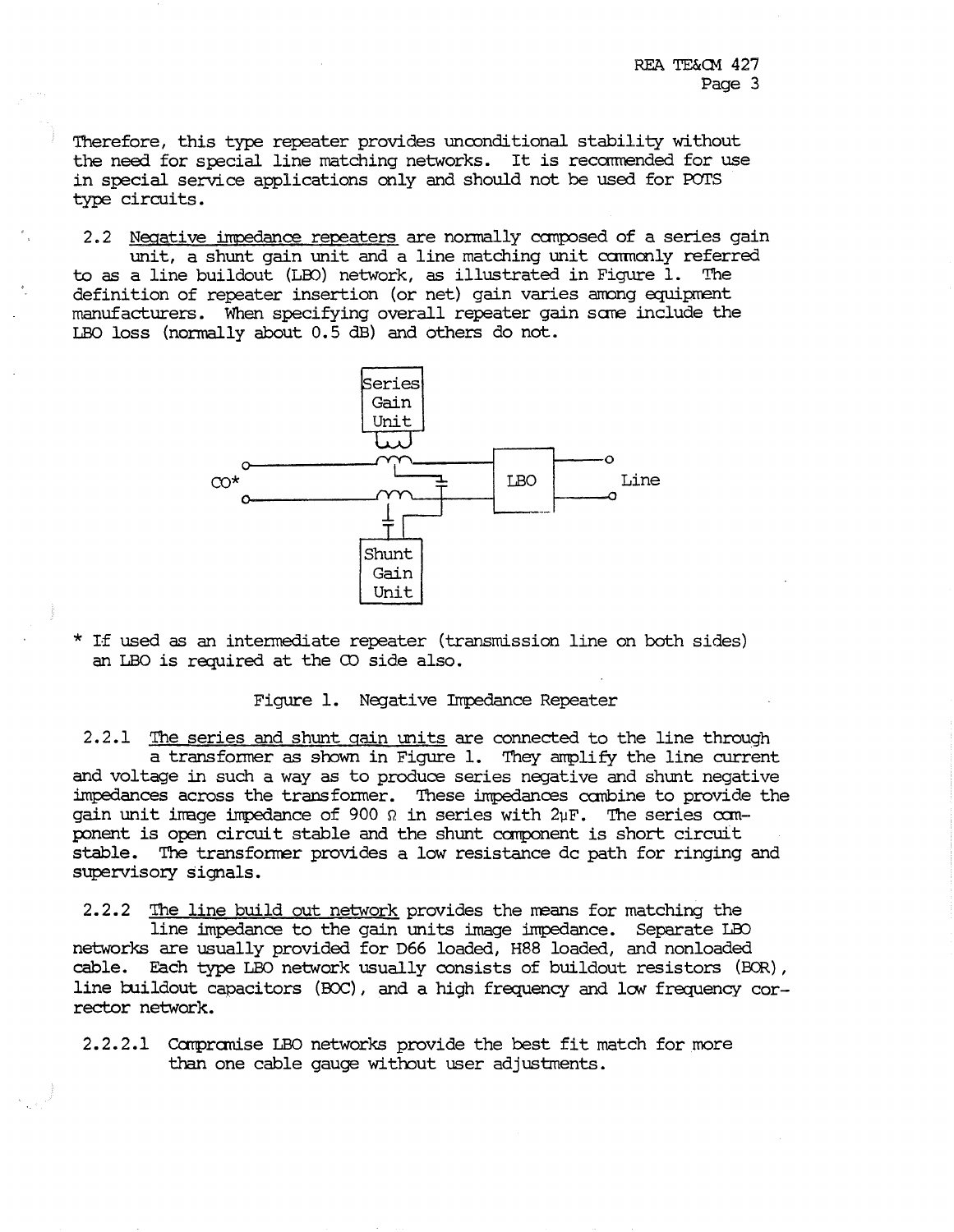- 2.2.2.2 Repeaters for use on subscriber loops may have LBO networks which have very simple or no user adjustments.
- 2.2.2.3 Repeaters for use on toll-trunk circuits require precise LBO adjustments to meet the required return loss performance.
- 2.3 Two-wire hybrid repeaters are composed of two hybrid networks, two unidirectional line amplifiers, and two balance networks as shown in Figure 2.



Figure 2. Hybrid Repeater

2.3.1 The hybrid network separates the two wire path into two distinct transmission paths. One path transmits from east to west through amplifier A1 and the other transmits from west to east through amplifier A<sub>2</sub>. The degree of isolation between the two transmission paths depends on the impedance matching between the balance networks and the circuits connected to the east and west terminals. Therefore, a high degree of balance is required to prevent regenerative feedback between the two transmit paths of the hybrid. For terminal repeaters the east port faces the central office and a compromise balance network of 900 ohms in series with 2 µF is used to match the central office impedance. The west network facing the line side matches the cable impedance. The balance network which faces a cable pair consists of balance network resistance (NR), network build-out capacitance (BCC), and network gauge compensation.

2.3.2 Repeaters used on toll trunk circuits require adjustable precision balance networks. Terminal repeaters used on subscriber loops with a central office end section equal to approximately 50 percent of a full section need not have any user adjustments available on the balance network.

2.3.3 As illustrated in Figure 2, A and B leads are provided for signaling continuity. The A lead is associated with the tip side and the B lead is associated with the ring side of the line.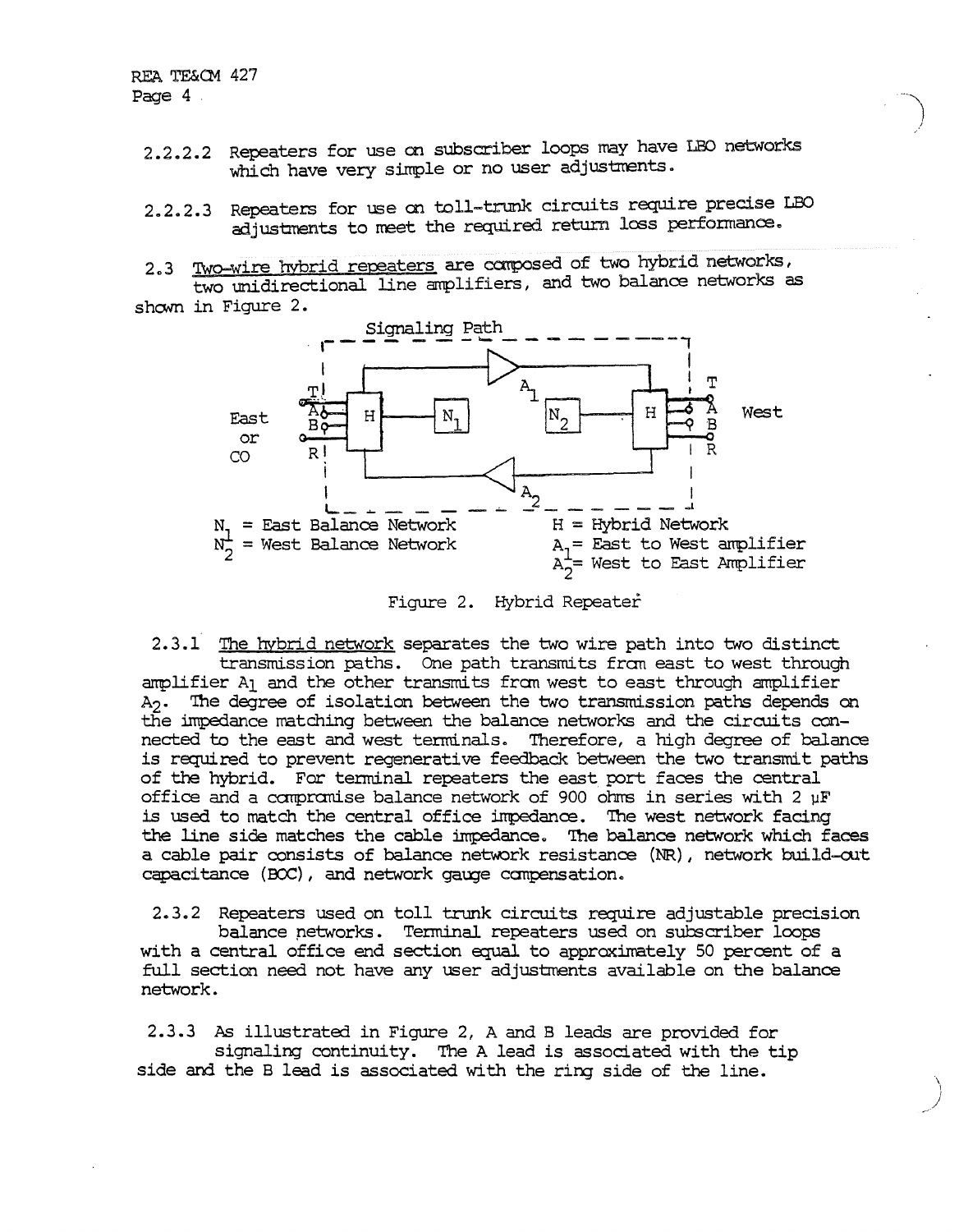### 3. REPEATER PERFORMANCE CHARACTERISTICS

3.1 Minimum operating requirements for repeaters are contained in REA specification PE-29, "'Iwo-Wire Voice Frequency Repeater Fquiprent". Repeaters manufactured in accordance with the REA specification and used on loops designed in accordance with REA recommended practices will provide the desired transmission performance of REA TE&CM 415, "Transmission Objectives''.

3.2 A brief outline of scrre of the perfonnance characteristics as required by PE-29 is as follows:

3.2.1 The amplitude-frequency resoonse of the repeater determines the maximum usable bandwidth of the repeatered voice frequency circuit. The bandwidth is normally limited to those frequencies between the points where their amplitude is diminished by 3 dB with reference to the 1000 Hz level. The arrplitude of the frequencies between the 3 dB points should be relatively flat  $(+ 1$  dB) with respect to the 1000 Hz level.

3. 2 .1.1 Repeaters for use with D66 loaded cables have a mininurn bandwidth of 300 to 3400 Hz.

3.2.1.2 Repeaters for use with H88 loaded cables have a minimum bandwidth of 300 to 2800 Hz.

3.2.2 Stability: The repeater is unconditionally stable when its central office tenninals are opened, or shorted and the subscriber end of the loop is either open or shorted.

3.2.3 The echo return loss and singing return loss performance is based on the repeater application. Terminal repeaters, for use on subscriber loops, may have a minimum of 16 dB echo return loss and 11 dB singing return loss when their line matching network (canpromise) has no user adjustments and may be used on more than one gauge of cable. All other repeaters provide a minimum of 18 dB echo return loss and 12 dB singing return loss.

3.2.4 Crosstalk separation between adjacent \IDits is nominally 90 dB.

4. APPLICATION OF REPEATERS TO SUBSCRIBER IDOPS

4.1 General

4.1.1 Repeaters should be applied according to the general rules of TE&CM 424, "Design of 'Iwo-Wire Subscriber Loop and PABX Trunk Plant".

4.1.2 The application of self regulating repeaters to common mode operaticn is discussed in TE&Qll 429, 11Autanatic Gain Control Repeaters and their Application to Common Mode Operation".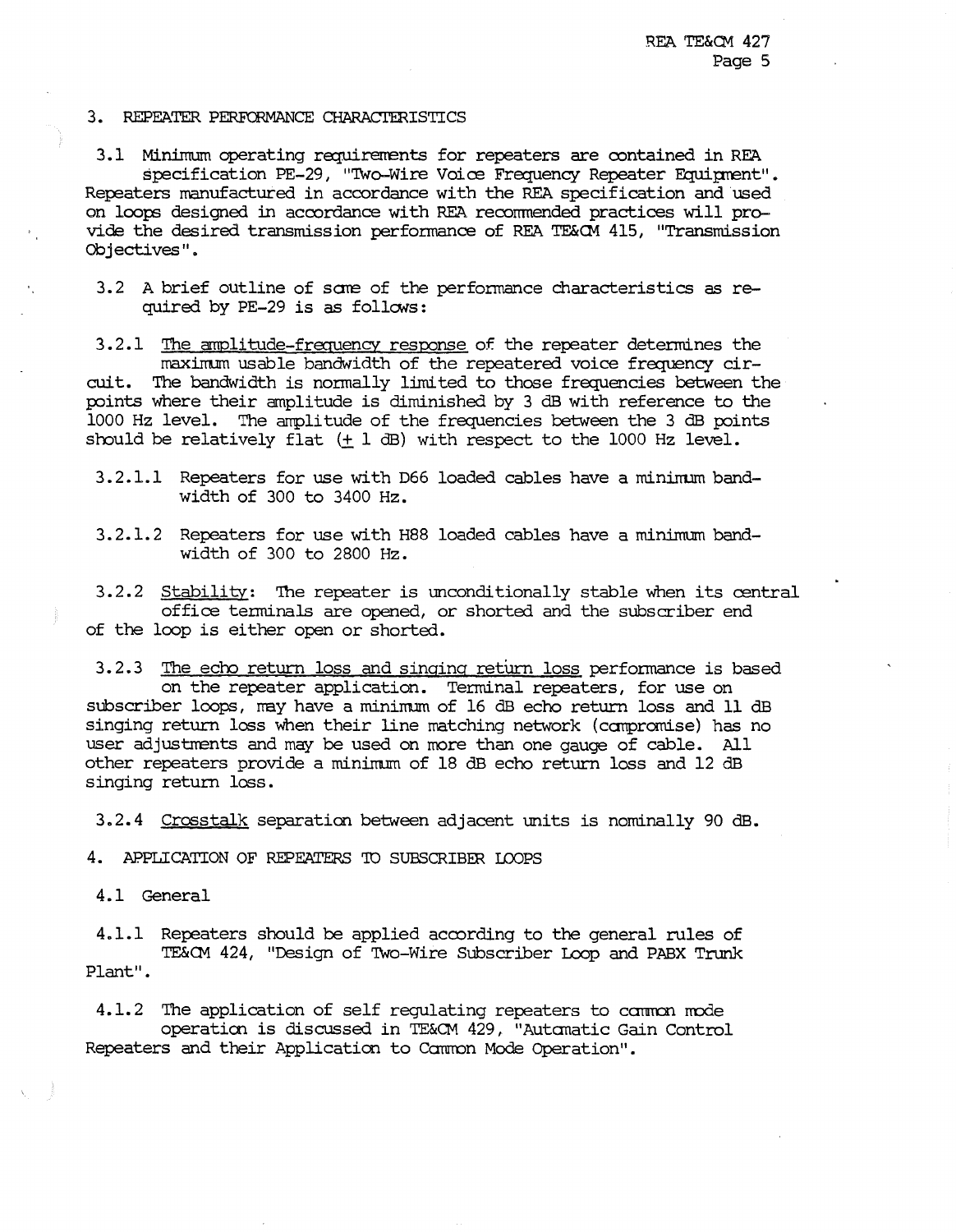REA TE&CM 427 Page 6

4.1.3 When the system has more than one gauge of loaded cable pairs *)*  which require gain, repeaters with a compromise LBO network may be used. To assure reasonable return loss performance the central office end section length should be 50% of a full section length. 'Ihe benefit in using the carpranise LOO is that the sane fixed LOO network can treat more than one cable gauge thereby reducing engineering, administration, and record keeping expenses. Repeaters with compromise LBO networks have poorer return loss than those with more precise LBO networks.

-.....\_\_

## 4.2 Loading

4.2.1 To maximize repeater performance loaded subscriber loops should be designed according to the office end section length and load spacing requirements of TE&CM 424.

4.2.2 When existing loaded loops are being extended they should meet the desired results of the acceptance tests of  $PC-4$ , "REA Standard for Acceptance Tests and Measurements of Telephone Plant" before applying repeaters. Loops which do not meet REA standards should be upgraded to assure stability when using repeaters.

4.3 Circuit Net Loss

4.3.1 The 1000 Hz circuit net loss (CNL), calculated in accordance with TE&CM 426, "Subscriber Loop Canputation (Design by Loss Methcd)", should range between 3 and 8 dB for all repeatered loops. A CNL less than 3 dB may degrade the repeater return loss performance and result in stability prcblems. Generally repeaters may be set for an insertion gain as high as 9 dB and still provide satisfactory crosstalk performance.

4.3.2 When the cbjective 8 dB CNL is exceeded the loop may be extended by using a carrier derived circuit or an intennediate or field mounted repeater. Intermediate repeaters require remote power and weather proof housings. Physical loops becane increasingly susceptible to noise as they extend beyond the point where an intermediate repeater is required. Considering the possible transmission degradation, installation costs, and on-going maintenance costs, carrier derived circuits are preferred to the use of intennediate repeaters.

4.4 Subscriber End Sections

4.4.1 As defined in TE&G1 424 the subscriber end section is the "total length of exchange cable (0.083 microfarads per mile average mutual capacitance) extending beyond the last loading coil on the subscriber end of the facility". For best performance, the ideal end section of a loaded loop should equal 50% of the full section. The ideal end section length for D spacing is 0.686 kilaneters (2.25 kilofeet) and for H spacing is 0.914 kilaneters (3 kilofeet). As the end section increases beyond its ideal length it degrades the performance of the loop. The 1000 Hz insertion loss increases and the bandwidth decreases. Figure 3 shows the average insertion lass for end sections in excess of their ideal length. As can be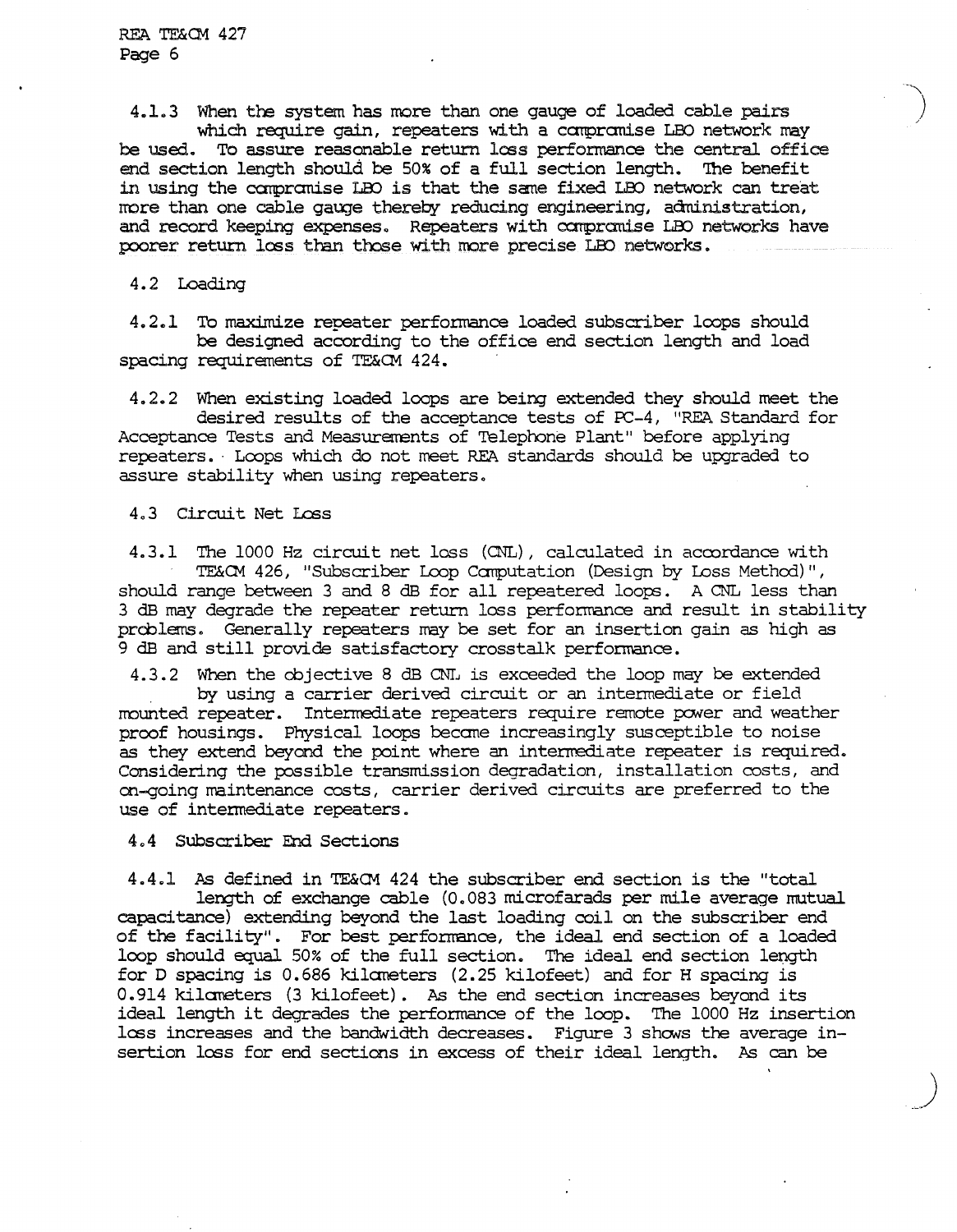seen fran Figure 3 the end section length rapidly replaces the repeater as the controlling factor for circuit bandwidth. Also, as the end section length increases the line impedance seen by the repeater changes. Loops with less than 9 load mils are affected the most by excess end section lengths. These loops may deteriorate the repeater return loss somewhat.

4.4.2 Loops designed for single-party service should have end sections close to their ideal length. However, those single-party loops with the maximum recommended end section lengths should provide satisfactory performance. A D66 loop with an ideal end section reaches about 193 kilometers (120 miles) before it exhausts its usable bandwidth. section recommended for D66 loaded loops, 2 kilometers (6.5 kilofeet), increases the 1000 Hz loss by about 1.3 dB and 3000 Hz loss by about 2.9 dB for a net reduction of 1.6 dB in the usable bandwidth. This reduces the maximum length of the D66 loop to 113 kilaheters (70 miles), certainly not a significant impact on single party design.

4.4.3 Loops designed for multi-party service which require end sections in excess of about 2.6 kilaneters (8.5 kilofeet) may have a serious impact on the circuit bandwidth, as illustrated in Figure 3. At about this length the end section exhausts all the useable bandwidth. As the end section increases beyond this length the circuit bandwidth diminishes. These circuits provide adequate transmission perfonnance but do not meet REA bandwidth objectives.



End Section Length (kf)

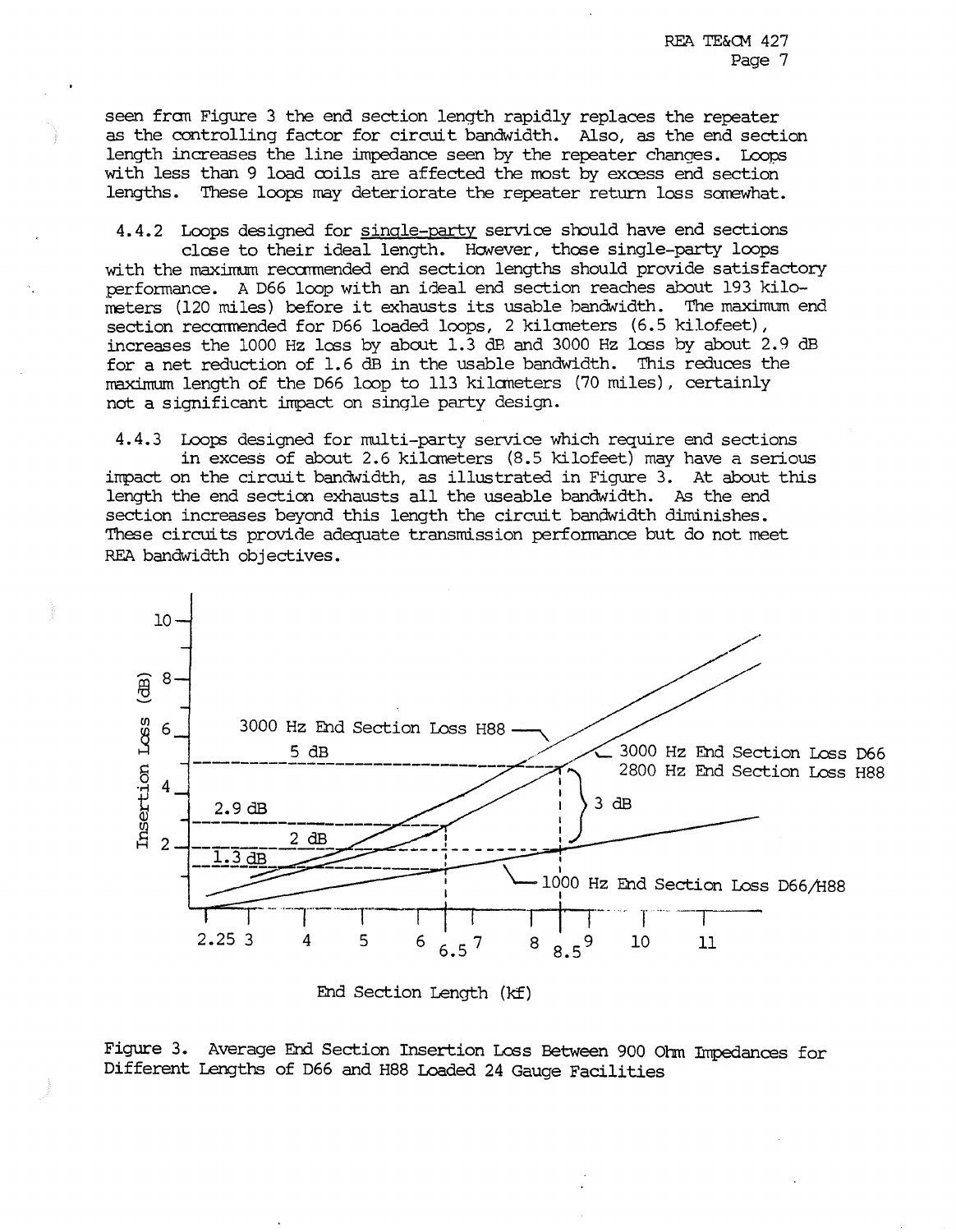## 4.5 Bridged Tap Isolators

4.5.l Repeaters may be used on loaded loops requiring bridged tap isolators (BI'I) located at either the subscriber end or central office end of the loop. When the BII is located at the central office end of the loop, repeaters meeting REA requirements for stability should be placed between the BTI and the line. This arrangement requires a repeater for each branch. As an alternative arrangement a single repeater with an idle circuit disable feature should be placed on the central office side of the BTI. Either of these methods will ensure stability in the idle circuit state.

4.5.2 Consideration should be given to using a repeater with autanatic gain control as a means to provide unifonn gain to each party on the line.

4.5.3 As indicated in TE&CM 428, "Application and Use of Bridged Tap Isolators (BTI) for Subscriber Loops" great care should be used when designing circuits requiring the use of BTis as they are a potential source of trouble.

## 5. APPLICATION OF REPEATERS TO TRUNK CIRCUITS

5.1 General: To maximize repeater performance, loaded trunk circuits should be designed in accordance with TE&CM 431, "Voice Frequency Loading for Trunk Cables". Insertion loss and structural return loss measurerrents should be made in accordance with PC-4, "REA Standard for Acceptance Tests and Measurements of Telephone Plant". The structural return loss should comply with PC-4 Paragraph 9.4, "Applicable Results".

5.2 Inserted Connection Loss (ICL) as defined by the 1980 AT&T "Notes on the Network" is the net circuit loss which "reflects all of the gains or losses £ran the originating out going switch appearance through the trunk to the out going appearance of the terminating switch with the switch terminated in the nominal office impedance". Table 1 lists the ICL objectives for trunks with gain from the 1980 "Notes on the Network". Figure 4 illustrates the components that are included in the ICL for trunk circuits.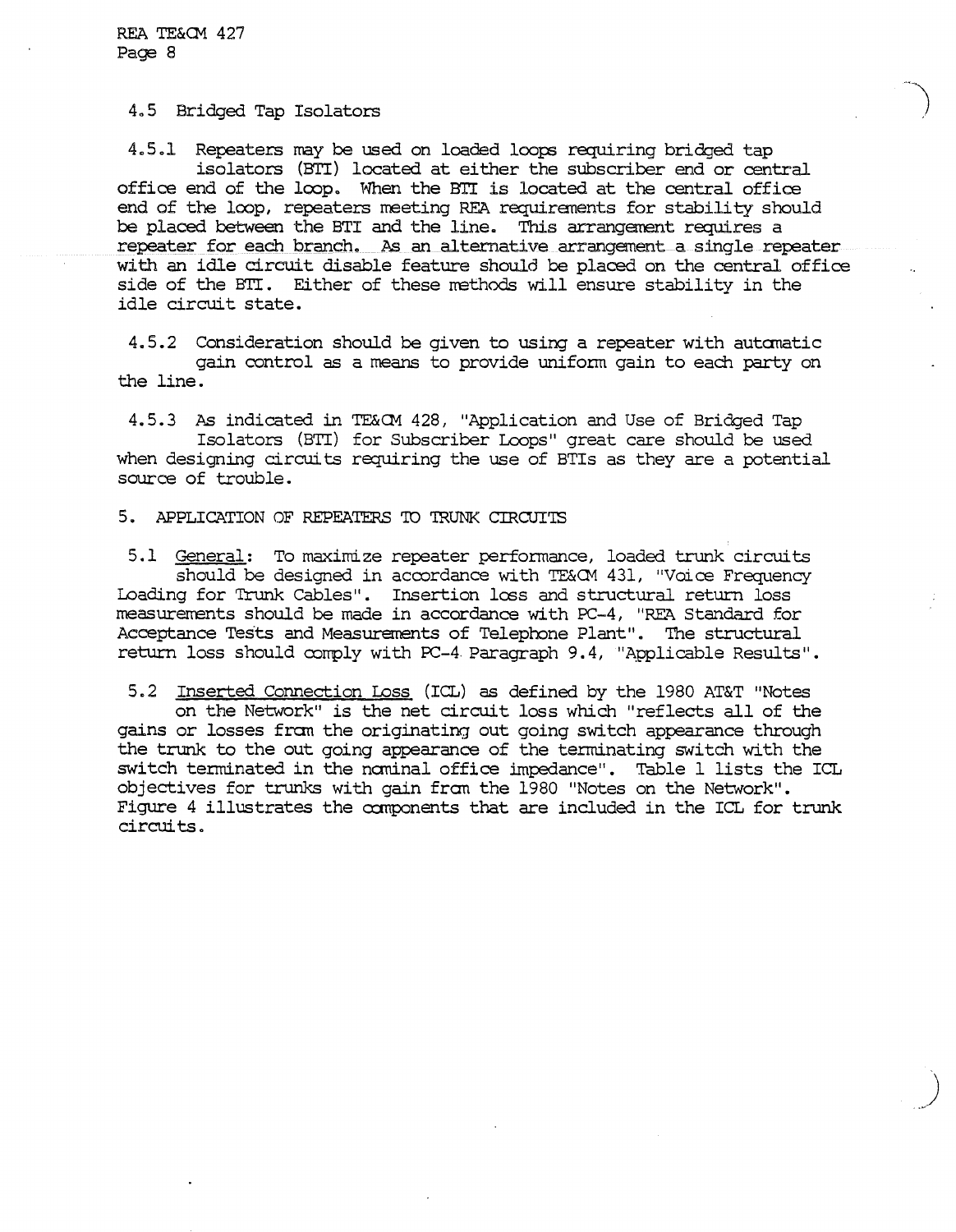|                            |                 |            | ICL     |
|----------------------------|-----------------|------------|---------|
| Type Trunk                 | Length in Miles | Objectives | Maximum |
| Toll Connecting            | <200            | $3$ dB     | 4 dB    |
| Class 5 to Class 5         | <200            | 3 dB       |         |
| Class 5 to Higher<br>Class | ~1200           | 3 dB       |         |
| Interend Office            | 200 Max         | 3 dB       | 5 dB    |
| Tandem Connecting          | 200 Max         | 3 dB       | 4 dB    |

# Table 1. Inserted Connection Loss Design Objectives

- Notes: 1. An interend office trunk connects any two end offices but does not connect to another trunk. Interend office trunks carry only local traffic.
	- 2. A tandem connecting trunk connects an end office with a tandem switching system and may connect to another trunk.



ICL = Originating Office Lesses+ Trunk Facility Less+ Terminating Office Losses

# Figure 4. Canpcnents of Trunk Circuit ICL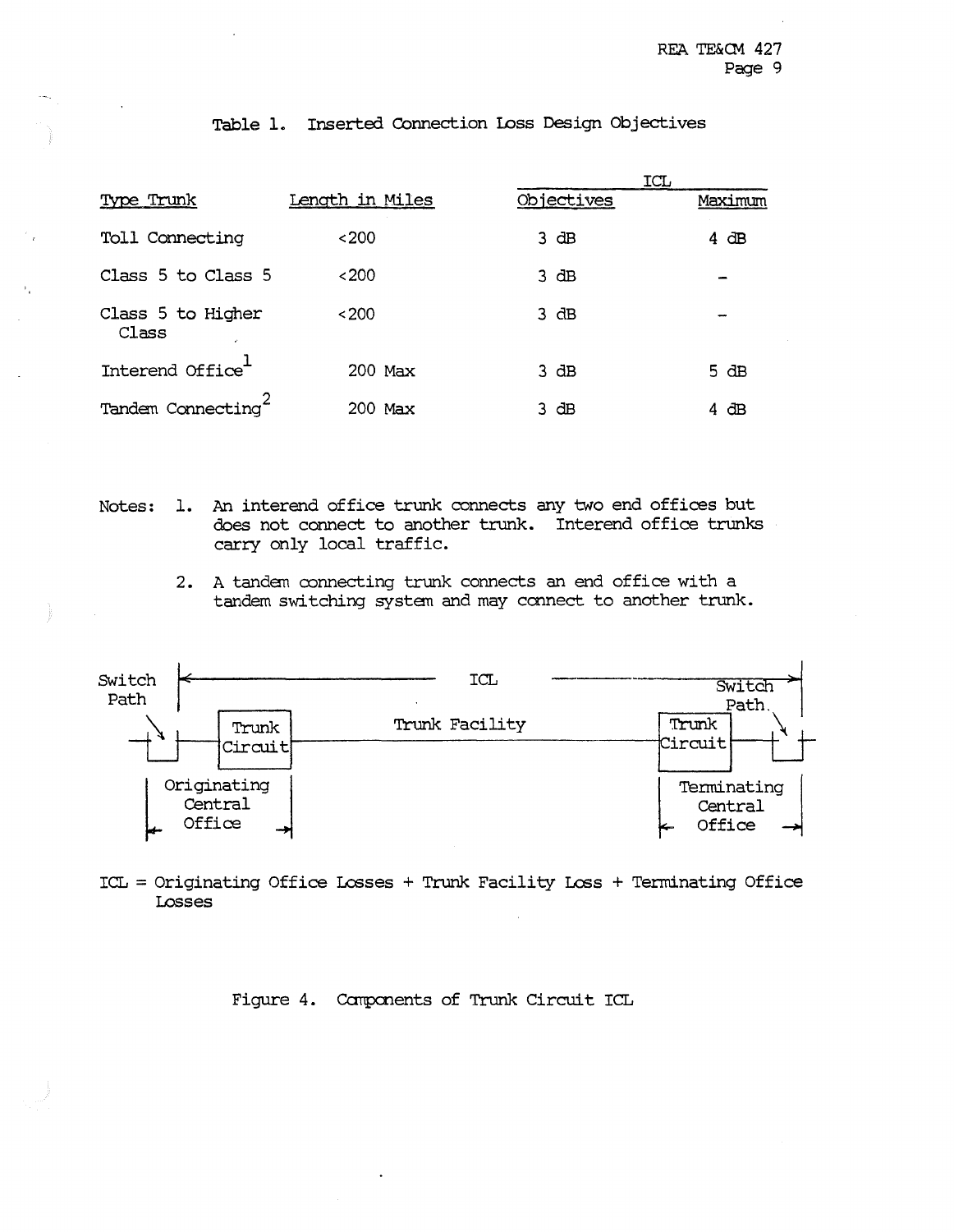5.3 Amplitude - frequency response (bandwidth) objectives as defined in TE&CM 415, Table A are based on the minimum design objectives of a repeatered D66 loaded trunk circuit. A repeatered H88 loaded trunk circuit can not meet the TE&CM 415 objective. It should be noted, however, that in their publication "Notes on the Network" AT&T does not specifically define bandwidth limits for trunk circuits in general. They do, however, define the overall amplitude-frequency response ("slope") for data transmission as a maximum less of 8 dB at 2804 Hz relative to 1004 Hz for all trunks and switching equipnent between two class 5 offices. Repeatered H88 loaded trunk circuits and all other trunk facilities designed in accordance with REA suggested practices exceed the suggested response of AT&T's "Notes on the Network".

- 5.4 Echo return loss cbjectives as stated in Table B of TE&CM 415 should exceed 18 dB and singing return loss should exceed 10 dB.
- 5.5 Repeater Location

5.5.1 Non toll trunk circuits should have repeaters located in the electrical mid-third portion of the trunk facility to allow for maximum repeater gain and the best return loss performance. Where the repeater can not readily be placed in the middle portion of the facility, terminal repeaters may be used at either or both ends of the facility.

5.5.2 Toll connecting trunk circuits should have the repeater located in the electrical mid-third portion of the trunk facility or at the class 5 office. The minimum return loss objective of 18 dB is difficult to meet during terminal balance procedures if the repeater is located at the class 4 office. If a repeater must be placed at the toll center the gain should be set no higher than 3 dB. Each dB of repeater gain degrades the echo return lcs s by 2 dB.

- 5. 5. 3 Repeaters may be used at the junction of D66 and H88 loaded cables to eliminate the need for junction impedance compensators.
- 5.6 Calculation of Repeater Gain

5.6.1 The objective ICL for trunks less than 322 Km (200 miles) in length is 3.0 dB as indicated in Table 1. The repeater gain required to produce the desired ICL is determined by subtracting the ICL value (usually 3.0 dB) fram the total losses in the trunk circuit. Typical losses for equipment and facilities used in trunk circuit design are listed in Table 2.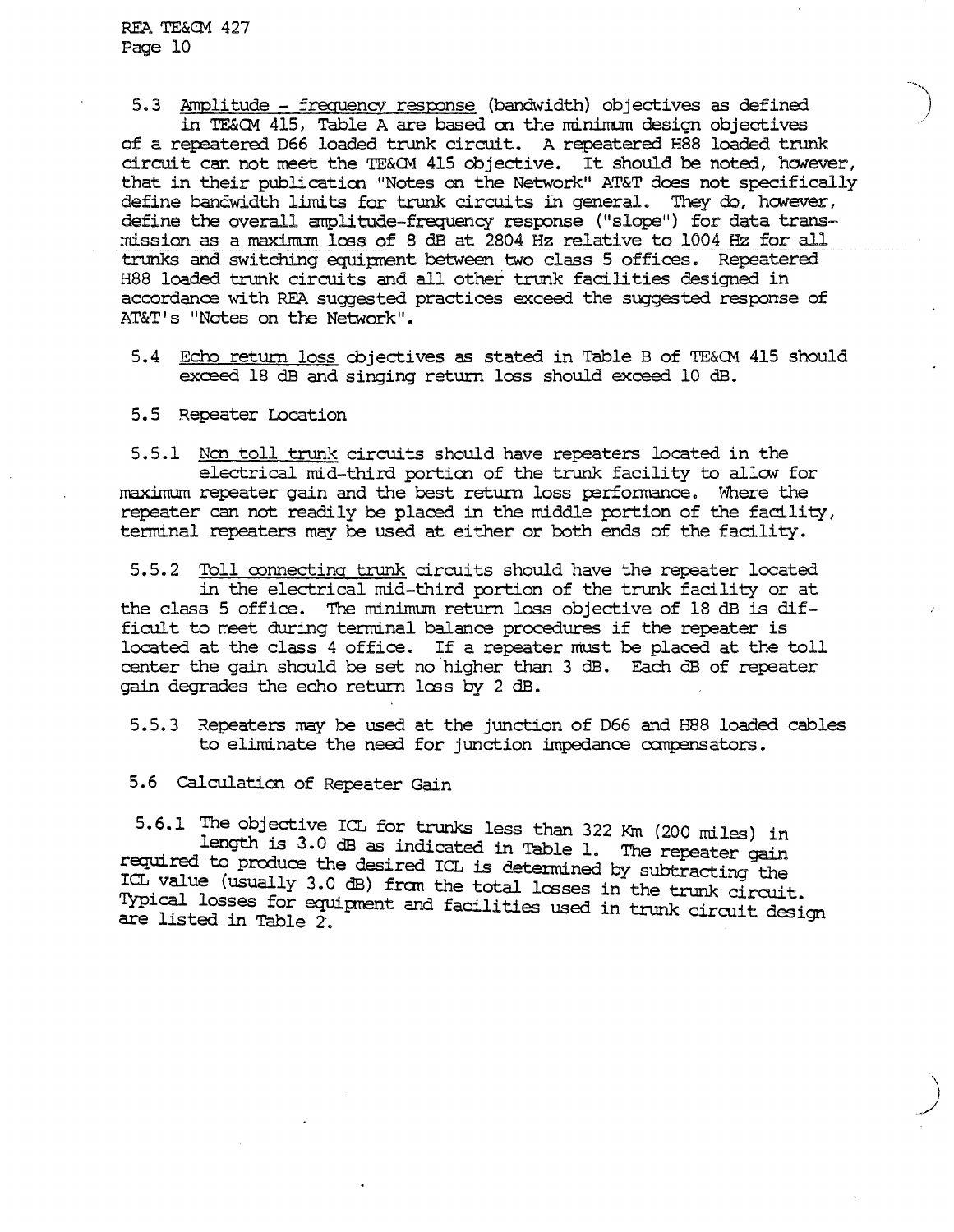Table 2. Typical Equipnent and Facility Losses

| Item                                                                    | Insertion Loss (dB)         |
|-------------------------------------------------------------------------|-----------------------------|
| Class 5 Central Office                                                  | $0.5$ (Note 1)              |
| Class 4 Central Office                                                  | $0.7^{\circ}$               |
| 22 D66 or H88 Cable                                                     | $0.52$ dB/Km $(0.16$ dB/kf) |
| 24 D66 or H88 Cable                                                     | $0.75$ dB/Km $(0.23$ dB/kf) |
| Negative Impedance Repeater<br>22 gauge cable LBO<br>24 gauge cable LBO | 0.4<br>0.5                  |
| Junction Impedance Compensator (JIC)                                    | 0.3                         |
| Reflection Loss                                                         | (Note 2)                    |

- Notes: 1. The 0.5 dB loss for class 5 analog central offices is generally attributed to the repeating coil. Class 5 digital central office less is set between 0 and 0.5 dB. Losses for office cabling less than 500 feet can be neglected. A good ccmpromise value for office cabling longer than 152 meters (500 feet) is (0.4 dB/kilofoot).
	- 2. Reflection loss is encountered at the junction of facilities with dissimilar impedances. Table II in TE&CM 431 lists reflection losses for various combinations of cable facilities.

5.6.1.1 With the transmission level at the originating central office assigned the level of 0 dB, the transmission level at any point in the trunk circuit should not exceed an objective of +6 dB. The minimum repeater input level should be no lower than -9 dB relative to the originating office. The controlling factor for the maximum level is crosstalk performance.

5.6.1.2 If cables and equipment are manufactured in accordance with current REA specifications the repeater gain may be set as high as 9 dB and provide good crosstalk performance. In such circumstances the upper limit of the Paragraph 5.6.1.1 transmission level is 9 dB and the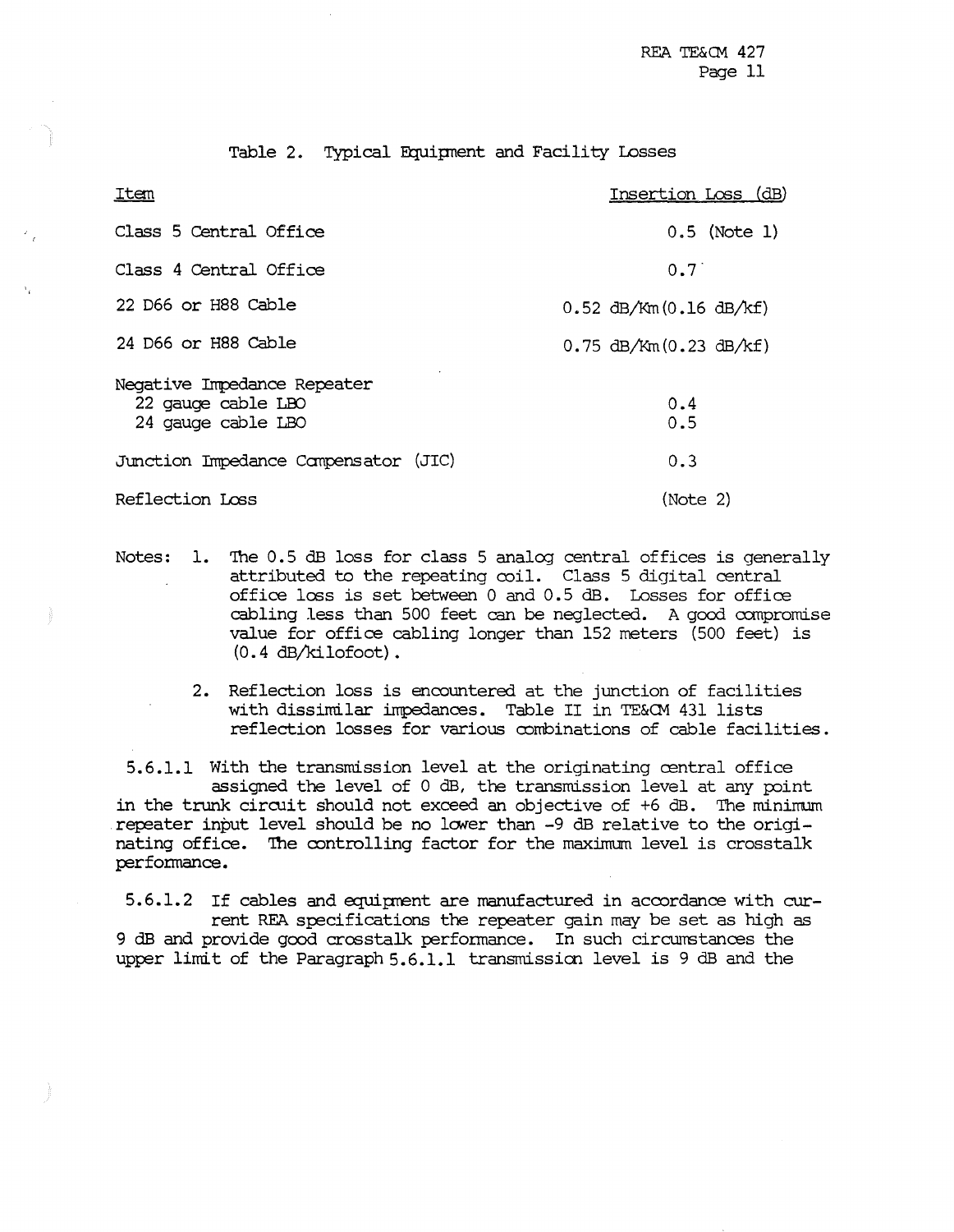minimum input level is -12 dB relative to the originating office.

5.7 Examples of Repeater Applications

 $5.7.1$ The first step in engineering the repeater application is to calculate the required gain in accordance with Paragraph 5.6. After calculating the required gain the repeater location is selected in accordance with Paragraph 5.5. Preference should be given to maintaining the transmission level below the +6 dB objective of Paragraph 5.6.2.1. However, if the +6 dB objective level can not be maintained and the crosstalk conditions of Paragraph 5.6.2.2 are met the repeater gain may be set to provide a transmission level not exceeding +9 dB.

5.7.2 Figure 5 illustrates a direct trunk facility between class 5 offices and its transmission level diagram. All components of the circuit meet REA standards. For the sake of establishing the initial design criteria assume a single terminal repeater will meet the 3 dB ICL requirements. From Table 2 the circuit losses are as follows:

|                                       | $CD$ $Loss(.5 + .5)$ $dB = 1$ $dB$ |
|---------------------------------------|------------------------------------|
| IBO loss (24D66)                      | $= 0.5$ dB                         |
| 24 D66 Facility loss (38 kf x .23 dB) | $= 8.7 \text{ }dB$                 |
| Total loss                            | $= 10.2$ dB                        |

The required repeater gain is  $10.2$  dB - 3 dB = 7.2 dB. Fram the transmission level diagram we see that inserting 7.2 dB of gain exceeds the objective limit of  $+6$  dB. Rather than use two repeaters to meet the. objective a single repeater set for 7.2 dB may be used at either central office since we determined the conditions of Paragraph 5.6.2.2 are met.



Figure 5. Local Trunk Circuit and Level Diagram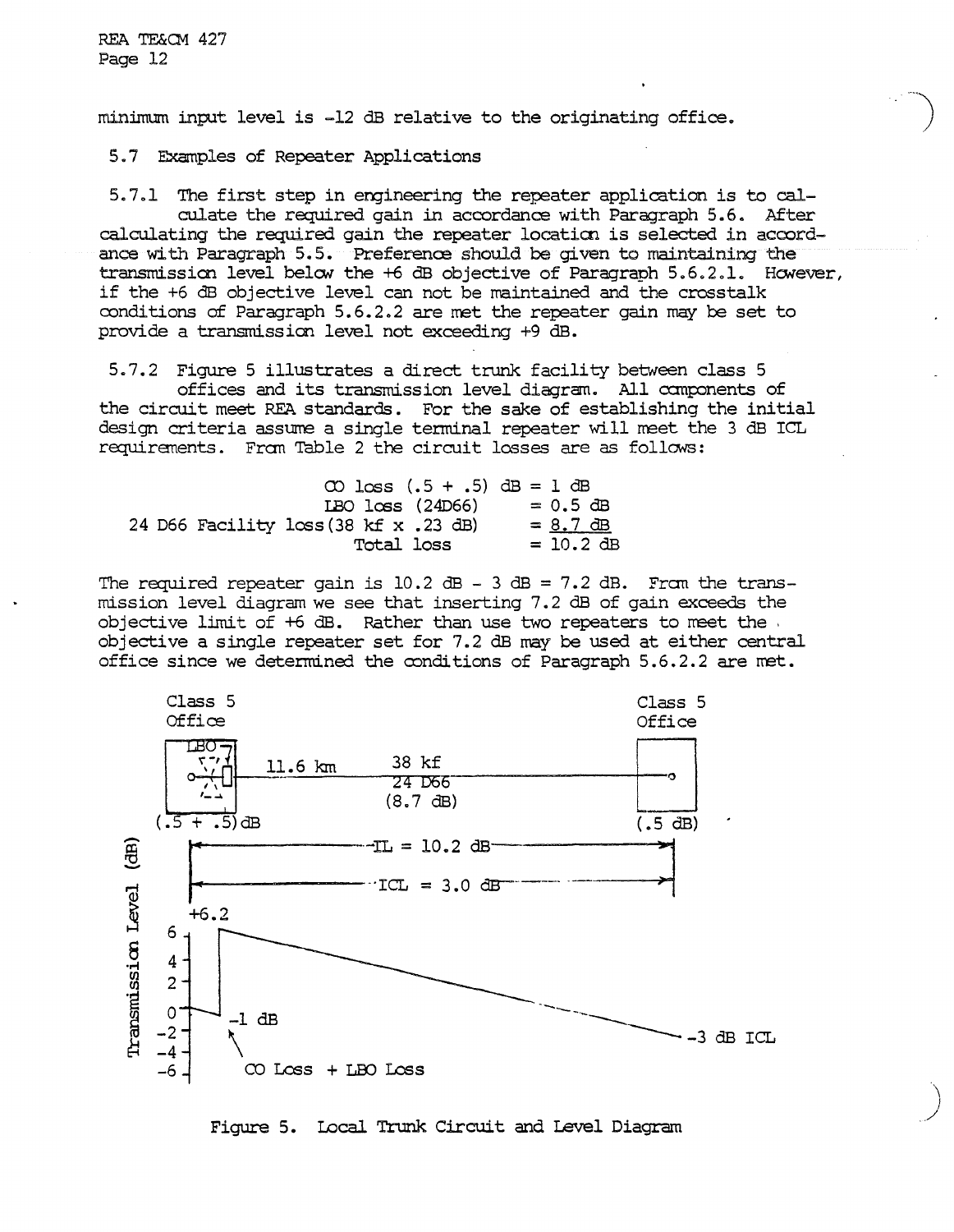REA TE&CM 427 Page 13

5.7.3 Figure 6 illustrates a toll connecting trunk facility through an intennediate office and its transmission level diagram. All can- ponents within the exchange area meet REA standards. The repeater location of first choice is the intermediate office. From Table 2 the circuit losses are as follow:

> CO Loss  $(.5 + .7)$  dB = 1.2 dB LBO Loss  $(.4 + .5)$  dB = .9 dB Facility Loss 22 H88 (.16 dB/kf x 29 kf)= 4.6 dB 22  $D66$  (.16 dB/kf x 20 kf) = 3.2 dB 24 D66 (.23 dB/kf x 25 kf)= 5.8 dB Junction Impedance Compensator (JIC) =  $0.3$ <br>Total Loss = 16 dB

Therefore the repeater gain required to produce the objective 3 dB ICL is  $(16-3)$  dB = 13 dB.

 $\ddot{\phantom{0}}$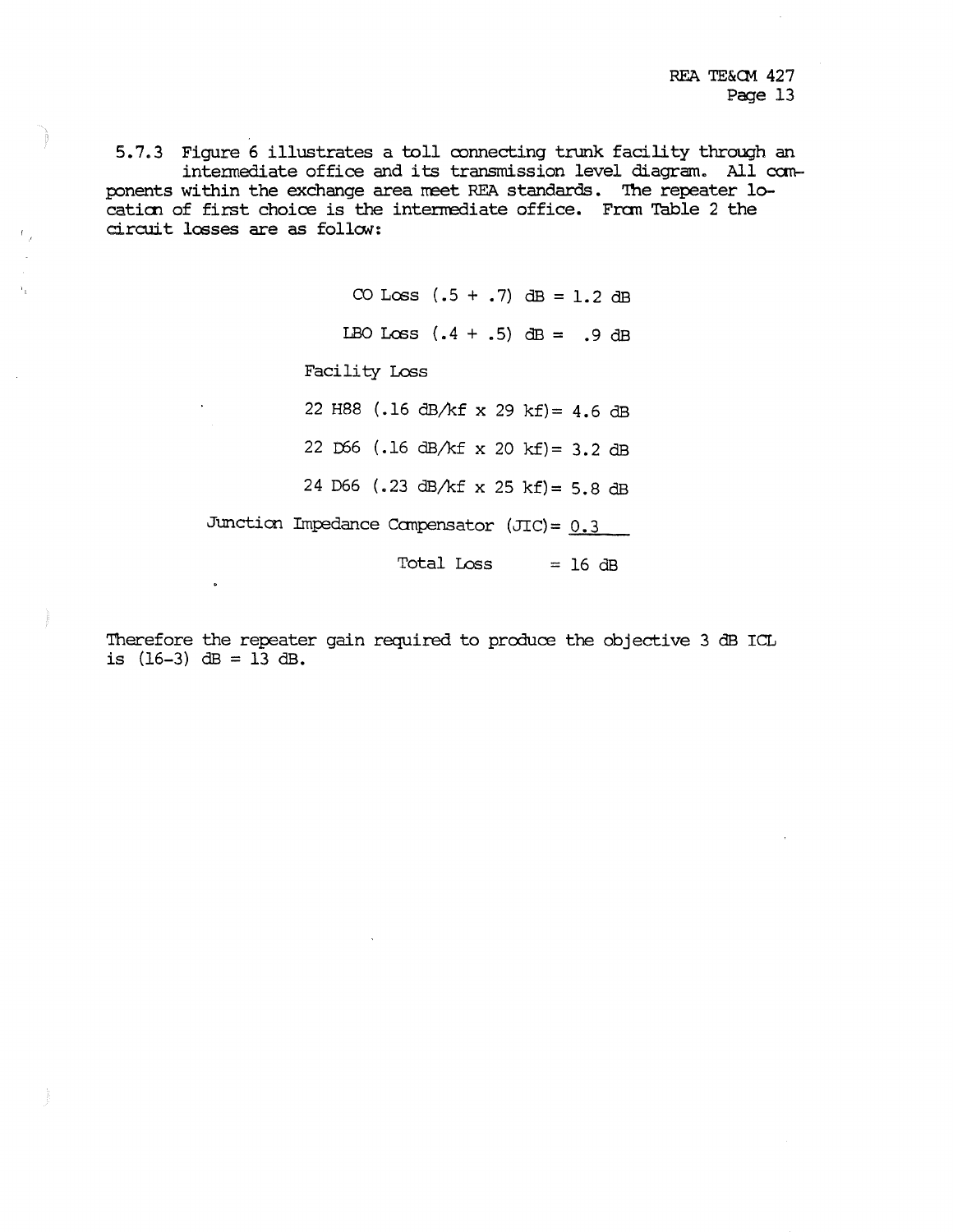

Figure 6. Toll Connecting Trunk and Level Diagram

)